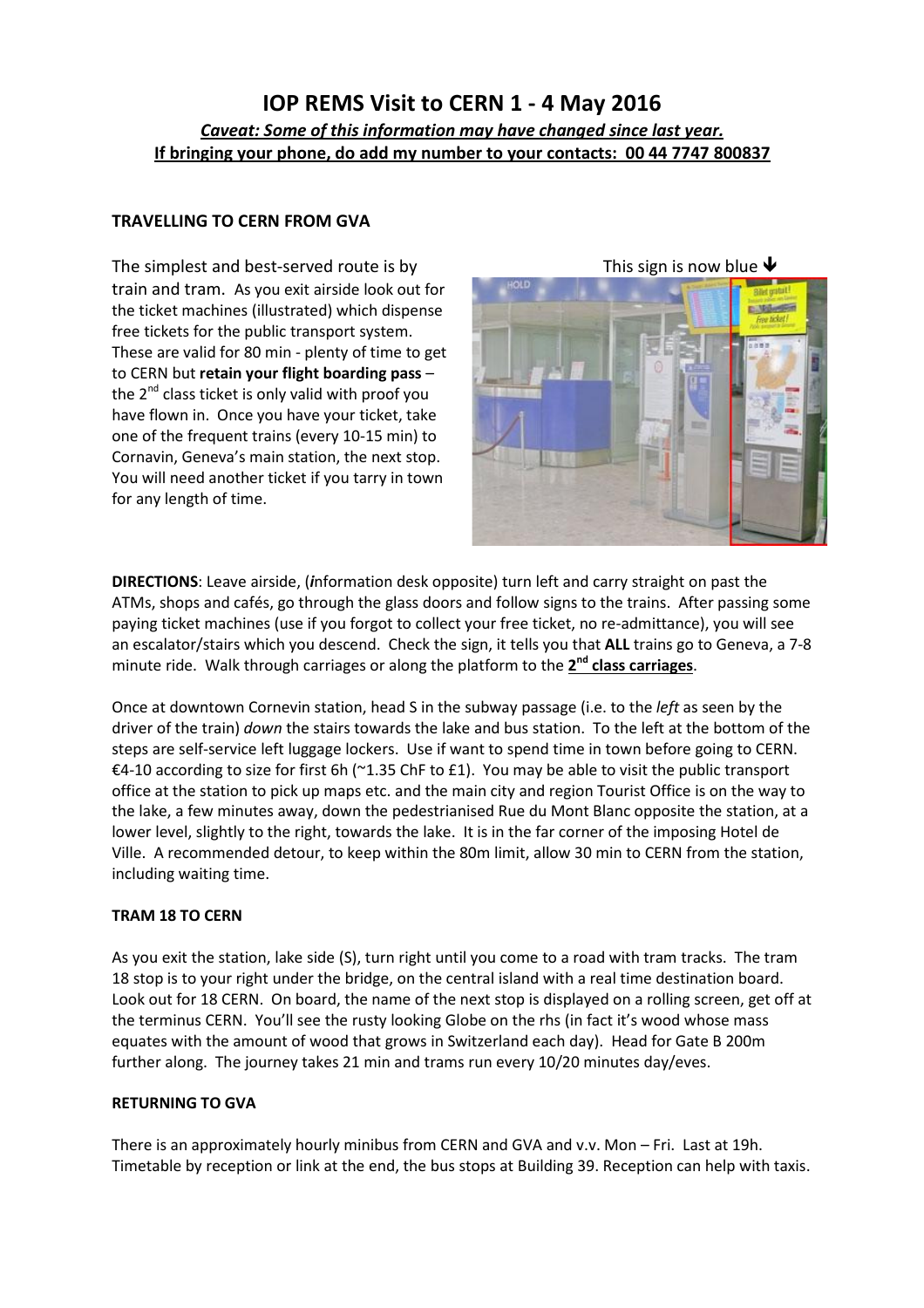### ARRIVAL AT CERN

From the stop, point 3 on the map, go to Gate B, 200m direction away from Geneva and point 6 on the map. Tell security you have a reservation at the foyer for your pass. The CERN Hostel itself is in building 39 (point 10) a 5 min walk from the security gate along the road arrowed 7. The access pass will be needed to enter the site *throughout your visit* so keep it on you (but note: their system is constantly changing). Car parking is available beside the Globe, check with security if that is the best place to leave your car during your stay. Enter Reception Building 39 and they will sort out your room. The restaurant (point 8) faces the accommodation. They are open for breakfast, lunch and dinner but can run out late evening so beware. Instructions for paying for your room (CHF cash only) will follow.

## GENEVA PUBLIC TRANSPORT

At all other times tickets must be purchased from machines at the stops before boarding. You don't show it to the driver but could be asked to show it to an inspector, so just keep it on you. A day ticket 09:00 – 05:00 the next day might be the most convenient at 8 CHF or 10 CHF before 9am. Singles are 3.00 CHF but are valid only 1h, do not buy for your return. Day tickets save time and are not much more than two singles. All tickets are valid for trams, trolley buses, buses and the boats that cross the lake within the city. Make sure you've got exact money, few machines give change, some accept cards. No concessions. See transport links below but note: CERN do not provide guests with a free transport pass.

## THE VISIT

Your tour starts and ends at the Reception in Building 33 (top right on plan). As the CERN site straddles the border between France and Switzerland, some of the tours will entail crossing the border. Do not forget to bring your identity card with you (and possibly your passport with a visa if necessary, depending on your nationality).

Please note that the tour itineraries take you into buildings housing scientific and technical equipment. For safety reasons, high-heeled or open-toed shoes, flip-flops or sandals are not permitted. Don't forget to consult our web page to familiarise yourself with the safety rules that apply during visits by the general public.

CERN's restaurants and cafeterias accept only Swiss francs and Euros but will give change in SwF. There is no restriction on the use of cameras and camcorders.

Souvenirs of your visit to CERN and various items of educational documentation may be purchased at the shop at the Reception in Building 33 between 8:30 a.m. and 5:30 p.m., Mondays to Saturdays. The shop accepts credit cards (VISA, MasterCard and Maestro), Swiss francs and Euros.

### MEETING POINTS AND TIME KEEPING

Below is the timetable for our 3 day visit. When we meet after breakfast or lunch in the restaurant our rendez-vous point will be in the lobby beside the ATM machines and toilets, past the tray return racks (just watch people to see where they go with them). A hint, if you like hot coffee after your meal ask for a coffee token (un jeton café). You can then serve yourself to a hot coffee after your meal, the machines are by the tray return point. There are also token dispensing machines opposite.

Please be punctual, we cannot wait, phone me if significantly late or not coming. They can't accept delays with so many visitors - 40 of us alone.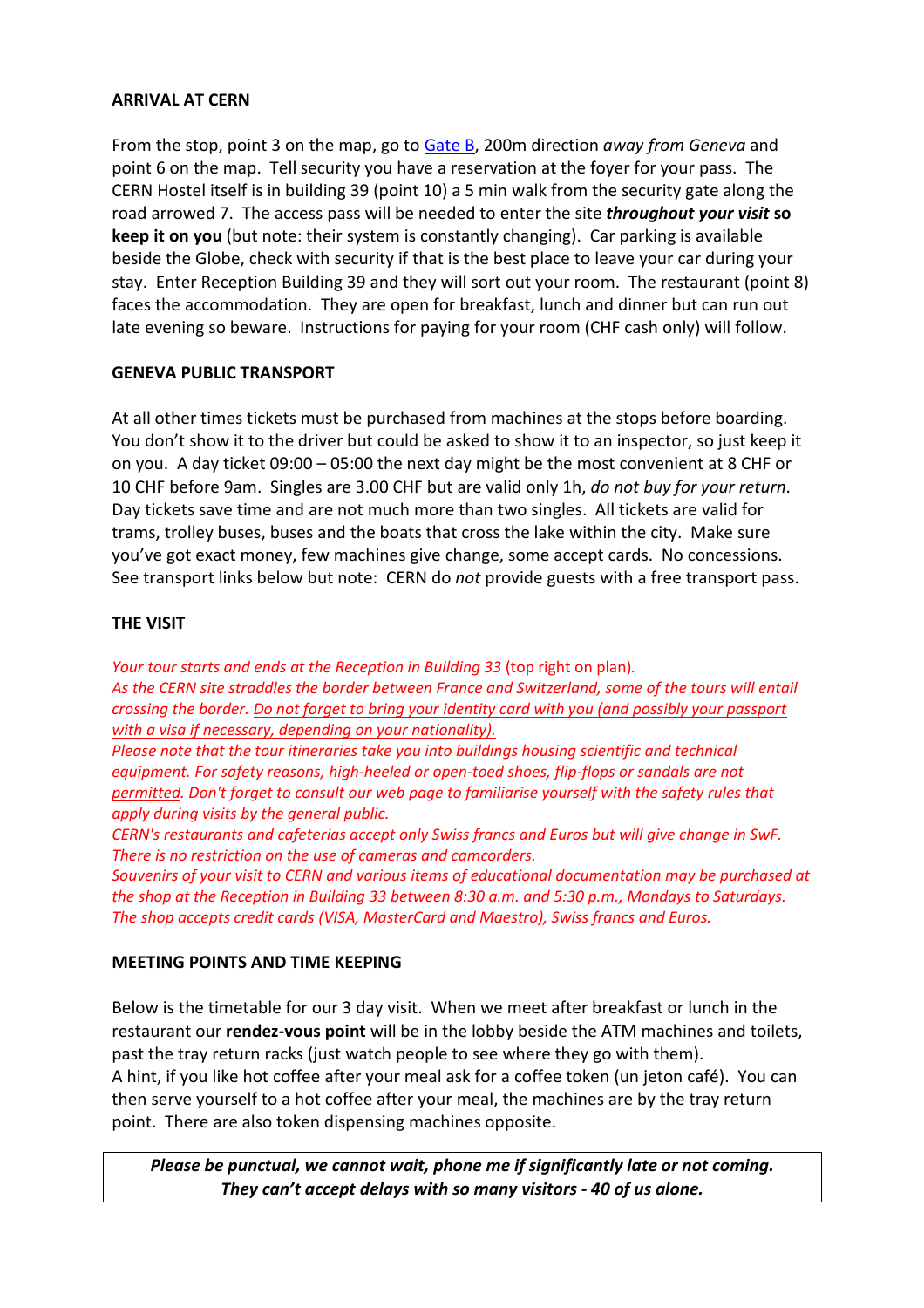#### TIMETABLE

- Sun 1 May: Arrive, you can visit the many museums in Geneva which are nearly all open Sundays. Meet informally in evening at CERN restaurant from 20h, we can treat it as a bar. Give money for the foyer to Tony Colclough and John Belling.
- Mon 2 May: DIY. If going on the lake trip, meet at ATM rendez-vous at 08:30. Tram to just past Cornevin, walk 5 min to boat. 10:15h dep to Yvoire, DIY lunches in groups, return by 16:00 or 16:50 (Belle Epoque steamer) arr Geneva 17:50 or 18:35 respectively. Linger in town or return to CERN. Some will gather in restaurant no doubt.
- Tue 3 May: Meet at ATM rendez-vous 08:30 after breakfast.

 09:00: Visit to ATLAS (10-15 min walk) 10:30: Talk on LHCb 11:45: Visit Globe and Microcosm exhibitions, buy tram tickets 13:00: Lunch in CERN restaurant or a little earlier 13:30: Meet at ATM rendez-vous 14:00: Official visit: Presentation at Reception by tram stop 15:00: Visit to SM18 (magnet testing facility, by minibus) 16:00: Visit the CERN Control Centre 17:00: End of visit …………………………… 19:00 Meet at Foyer Reception before heading for tram 20:00 Celebratory fondue in Geneva

Wed 4 May Further optional visits to Microcosm and Globe, depart.

When in the canteen, you will find researchers happy to talk about their work. There is an elderly couple in their 90s, I forget their names, joint Nobel Laureats who still visit the canteen daily. It is a very important hub of communication within CERN itself. It's the real networking centre, R4 once referred to it as the Olympic village of the mind and the first sketch of the ATLAS detector was drawn there on a carefully preserved paper napkin! I hope we can still follow the grey line on the floor that takes us to reception, past Tim Berners-Lee's office but I have heard security has been tightened.

#### THE EDELWEISS FONDUE

We have a reservation at the Edelweiss restaurant for 20h, a 15 minute walk from Cornevin at 1 Place de la Navigation. The menu is fixed price: cheese/ meat fondue for 48/51 CHF and good news, they don't expect tips in Switzerland, just loose change. Drinks: pay as you go – when it's brought to the table. Oh... and get ready to help play the alpine horn or cow bells or whatever other native musical instrument they are performing upon!

DIRECTIONS: this time we will meet, at the Foyer reception downstairs, Building 39 at 19:00. Please purchase your tram ticket in the morning when visiting The Globe to save a log-jam at the stop. If going into town early, Google *Edelweiss Geneva* and a map should appear for you to print off, to confirm, it's on Place Navigation but please let me know.